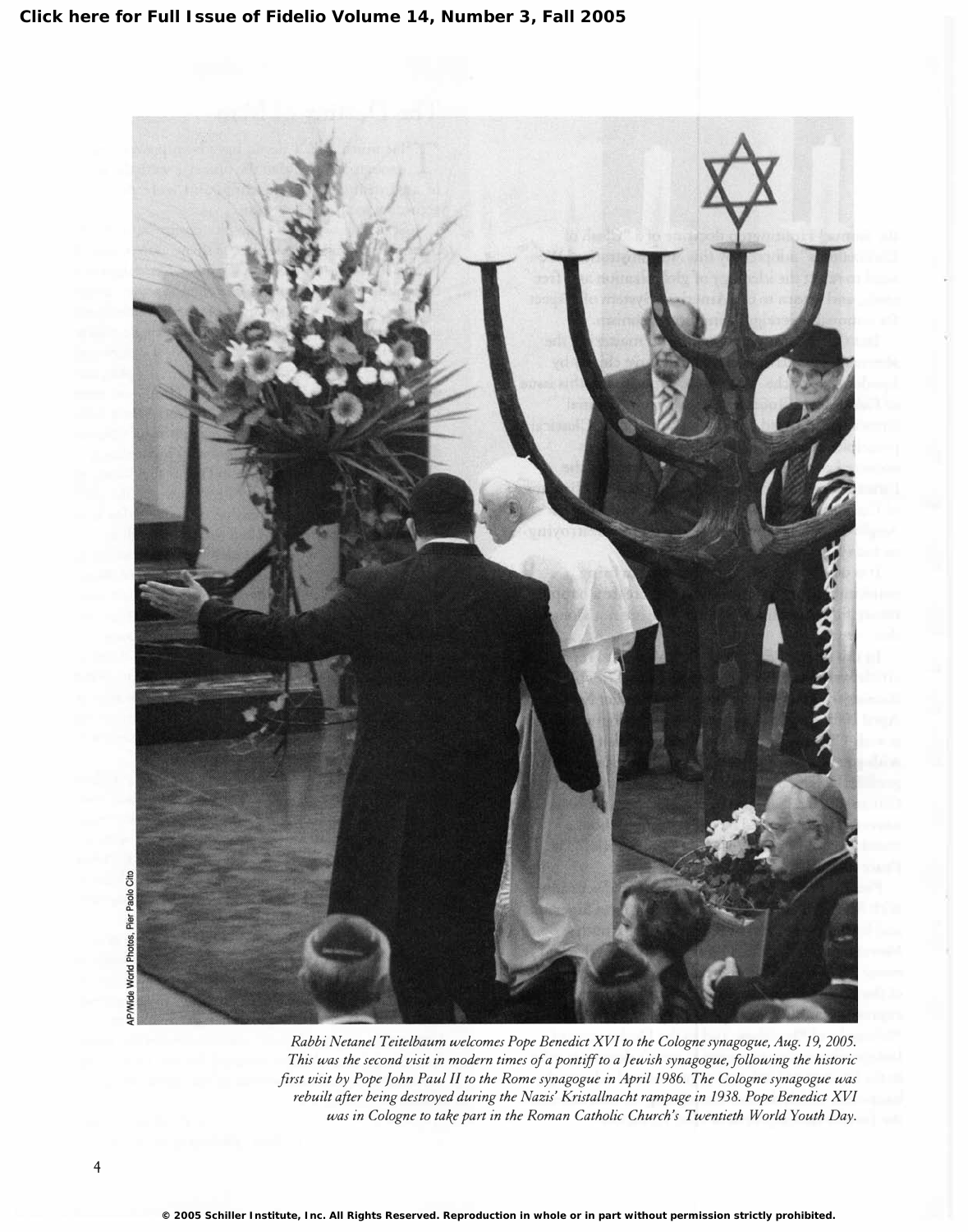# Interreligious Dialogue and Jewish-Christian Relations

by Cardinal Joseph Ratzinger \*

I n the year 1453, just after the conquest of Constantinople, Cardinal Nicholas of Cusa wrote a remarkable book entitled *De pace fidei*.<sup> $\dagger$ </sup> The crumbling empire was convulsed by religious controversies; the Cardinal himself had taken part in the (ultimately unsuccessful) attempt to reunite the Eastern and Western Churches, and Islam was back on the horizon of Western Christianity. Cusanus learned from the events of his time that religious peace and world peace are intimately connected. His response to this problem was a kind of utopia, which, however, he intended to be a real contribution to the cause of peace. "Christ, the judge of the universe, summons a heavenly council, because the scandal of religious plurality on earth has become intol-

t A translation of De pace fidei ("On the Peace of Faith") appears on page 55 of this issue.-Ed.

The religions can encounter one another only by delving more deeply into the truth, not by giving up. Skepticism does not unite. Nor does sheer pragmatism.

erable."l At this council "the divine Logos leads seventeen representatives of the various nations and religions to understand how the concern of all the religions can be fulfilled in the Church represented by Peter."2 "In the teachings of the wise you do not find," Christ says, "diverse faiths, but all have one and the same belief." "God, as Creator, is triune and one; as infinite, he is neither triune, nor one, nor anything that can be said. For the names that are ascribed to God come from creatures, whereas he himself is ineffable and exalted above everything that can be named and predicated."3

\* Cardinal Joseph Ratzinger was Prefect of the Congregation for the Doctrine of the Faith, prior to his election as Pope Benedict XVI in April 2005. This article is reprinted with permission from the Spring 1998 issue of"Communio," of which Cardinal Ratzinger was one of the founders. © 1998 by Communio: International Catholic Review.

<sup>1.</sup> H.U. von Balthasar, Glaubhaft ist nur Liebe (Einsiedeln, 1963), 10.

<sup>2.</sup> R. Haubst, "Nikolaus v. Kues," in: LTbK<sup>2</sup> VII, col. 988-991, citation in col. 990.

<sup>3.</sup> De pacefidei 7, 11, 16, 20, 62 (Op. omnia VII. Hamburg, 1959), cited in Balthasar, Glaubhaft ist nur Liebe, 10f.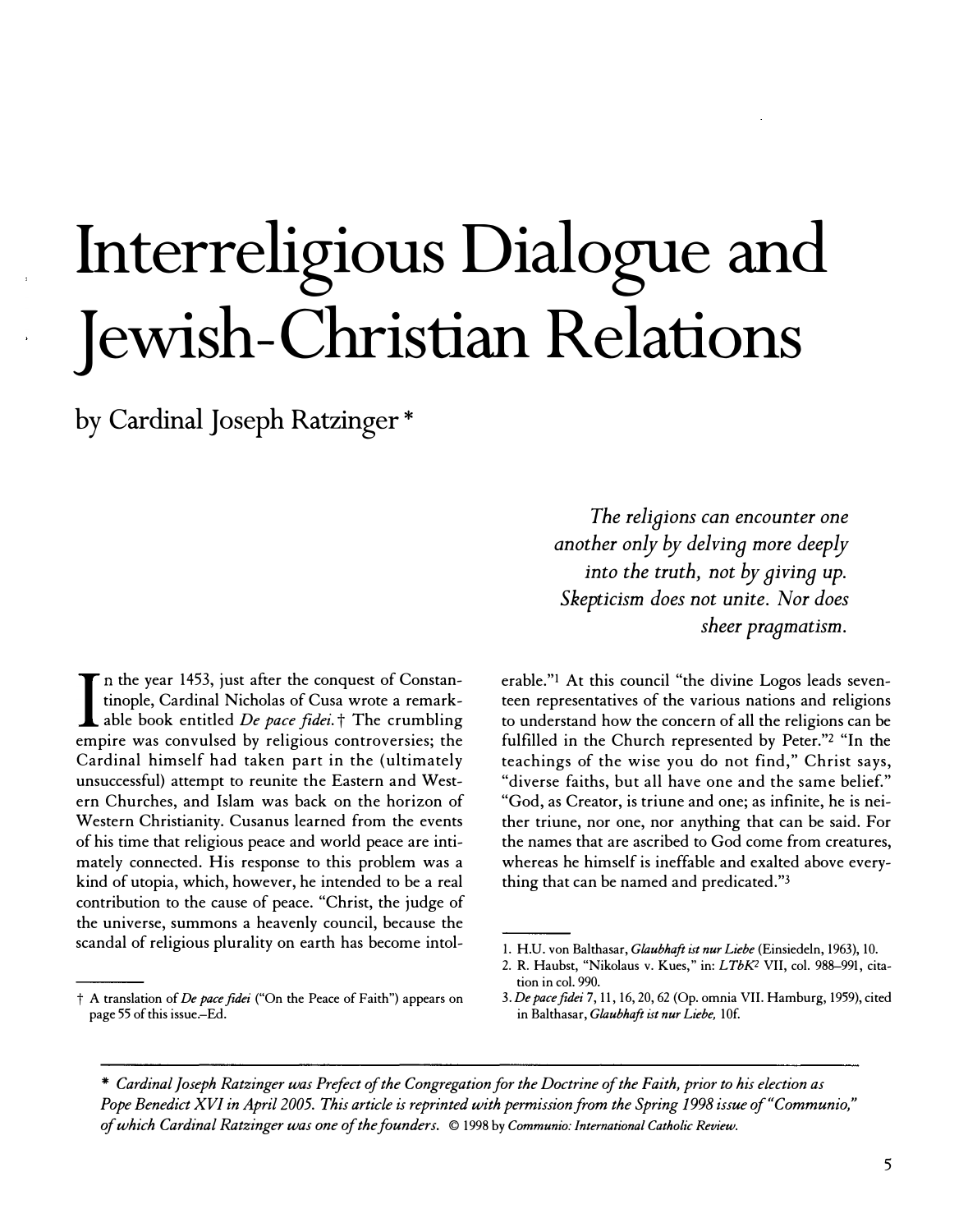#### 1. From Christian Ecumenism to Interreligious Dialogue

Since Cusanus' time, this ideal heavenly council has come down to earth, and, because the voice of the Logos can be heard only fragmentarily, has inevitably become much more complicated. The nineteenth century saw the gradual development of the ecumenical movement, whose original impetus came from the experience of the Protestant churches in the missions. Having discovered that their witness to the pagan world was seriously handicapped by their division into various confessions, these churches came to see that ecclesial unity was a condition sine qua non of mission. In this sense, ecumenism owes its birth to Protestantism's emergence from the bosom of Christendom onto the world scene.4 In order to make a case for the universality of their message, Christians could no longer contradict one another or appear as members of splinter groups whose peculiarities and differences were rooted merely in the history of the Western world. Subsequently, the impulse behind the ecumenical movement gradually spread to Christianity as a whole. The Orthodox were the first to associate themselves with the movement, though initially their participation was carefully delimited. The first Catholic overtures came from single groups in countries particularly affected by the division of the churches; this situation lasted until the Second Vatican Council threw open the Church's doors to the quest for unity among all Christians. As we have seen, the encounter with the non-Christian world had at first acted as the catalyst only for the search for Christian, unity. It was only a matter of time, however, before Christians began to appreciate the distinctive values of the world religions. After all, Christians were not preaching the Gospel to a-religious people who had no knowledge of God. It became increasingly difficult to ignore that the Gospel was being preached to a world deeply imbued with religious beliefs, which influenced even the minutest details of everyday life-so much so, that the religiosity of the non-Christian world was bound to put to shame a Christian faith that here and there already seemed worn out. As time went on, Christians realized the inadequacy of describing the representatives of other religions simply as pagans or else in purely negative terms as non-Christians; it was necessary to become

acquainted with the distinctive values of the other religions. Inevitably, Christians began asking whether they had the right simply to destroy the world of the other religions, or whether it was not possible, or even imperative, to understand the other religions from within and integrate their inheritance into Christianity. In this way, ecumenism eventually expanded into interreligious dialogue.<sup>5</sup>

To be sure, the point of this dialogue was not simply to repeat nineteenth and early twentieth century scholarship in comparative religion, which, from the lofty height of a liberal-rationalistic standpoint, had judged the religions with the self-assurance of enlightened reason. Today there is a broad consensus that such a standpoint is an impossibility, and that, in order to understand religion, it is necessary to experience it from within, indeed, that only such experience, which is inevitably particular and tied to a definite historical starting-point, can lead the way to mutual understanding and thus to a deepening and purification of religion.

## 2. Unity in Diversity

This development has made us cautious about definitive judgments. Yet it remains an urgent question whether there is a unity in all this diversity. We discuss interreligious ecumenism today against the backdrop of a world that, while it draws ever closer together, becoming more and more a single theater of human history, is convulsed by wars, torn apart by growing tensions between rich and poor, and radically threatened by the misuse of man's technological power over the planet. This triple threat has given rise to a new canon of ethical values, which would sum up humanity's principal moral task at this time in history in three words: peace, justice, and the integrity of creation. Though not identical, religion and morality are inseparably linked. It is therefore obvious that in a time when humanity has acquired the capacity to destroy itself and the planet on which it lives, the religions have a common responsibility for overcoming this temptation. The new canon of values serves as a touchstone, especially of the religions. There is a growing tendency to regard it as defining their common task and thus as the formula for uniting them. Hans Küng spoke for many when he launched the slogan "there can be no peace in the world without peace among the religions," thereby declaring religious peace, that is, interreligious ecumenism, to be

<sup>4.</sup> Cf. R. Rouse/St. Ch. Neill, Geschichte der ökumenischen Bewegung 1517-1948, vol. 2 (Göttingen, 1957), 58; H.J. Urban, H. Wagner, eds., Handbuch der Ökumenik, vol. 2 (Paderborn, 1986).

<sup>5.</sup> Cf. K. Reiser, Ökumene im Übergang: Paradigmenwechsel in der ökumenischen Bewegung? (Munich, 1989).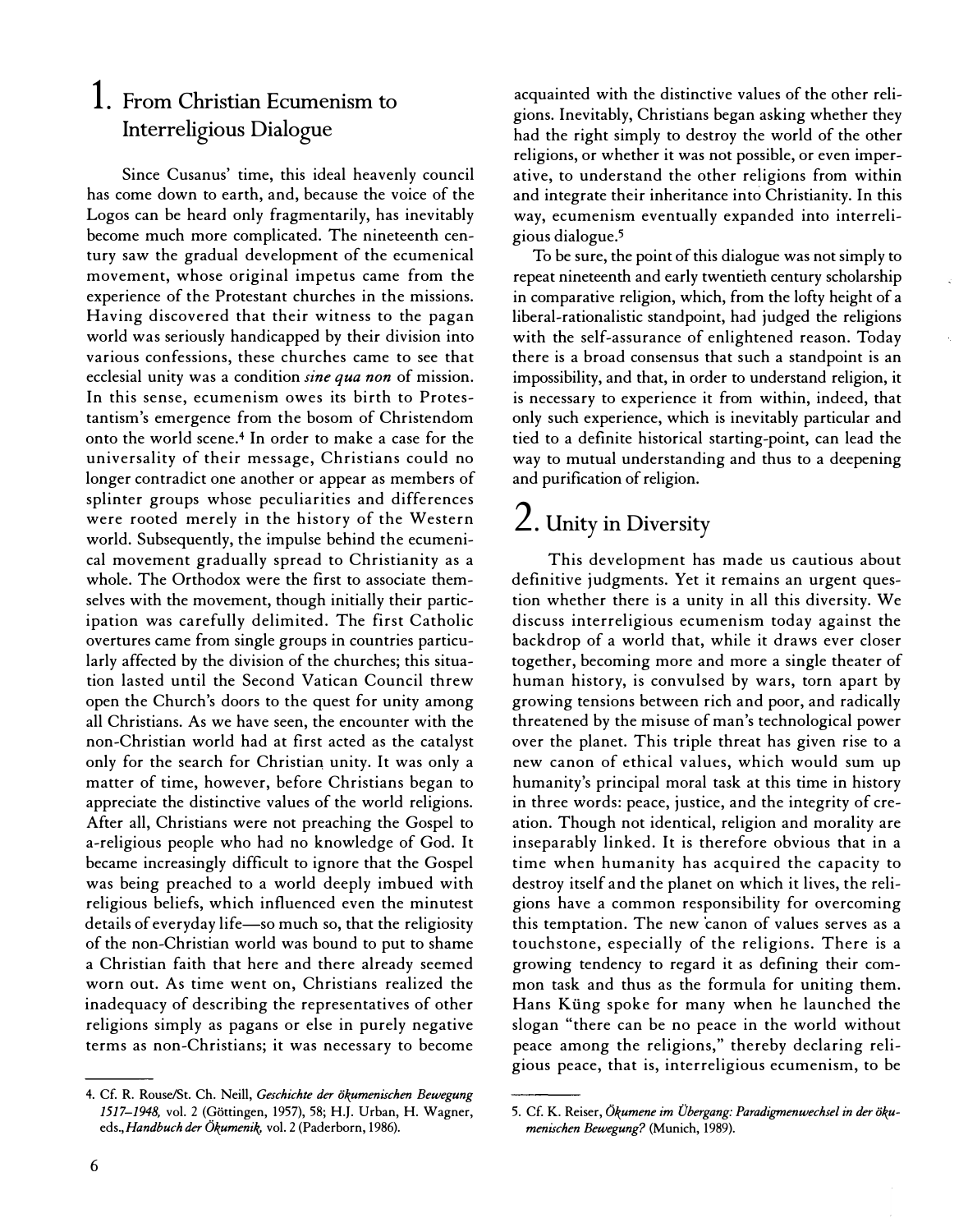the bound duty of all religious communities.6

The question that now arises, however, is: how can this be done? Given the diversity of the religions, given the antagonisms among them that often flare up even in our own day, how can we encounter one another? What sort of unity, if any, can there be? What standard can we use at least to seek this unity? Difficult as it is to discern patterns amidst the bewildering variety of religions, we can make a first distinction between tribal and universal religions. Of course, the tribal religions share certain basic patterns, which in turn converge in various ways with the major tendencies of the universal religions. There is thus a perpetual interchange between the two sorts of religions. Although we cannot explain this interchange in detail now, it does warrant our posing the question of interreligious ecumenism first in terms of the universal religions. If we go by the latest research, we can distinguish two major basic types among the universal religions themselves. J.A. Cuttat has proposed the terms "interiority and transcendence" to describe these two types? Contrasting their concrete center and their central religious act, I would call them-a bit simplistically, to be sure-mystical and theistic religions, respectively. If this diagnosis is correct, then interreligious ecumenism can adopt one of two strategies: it can attempt to assimilate the theistic into the mystical type, which implies regarding the mystical as a more comprehensive category ample enough to accommodate the theistic model, or it can pursue the opposite course. Yet a third alternative, which I would term pragmatic, has appeared on today's scene. It says that the religions should give up their interminable wrangling over truth and realize that their real essence, their real intrinsic goal, is orthopraxy, an option whose context seems rather clear-cut in the light of the challenges of the present day. In the end, orthopraxy could consist only in serving the cause of peace, justice, and the integrity of creation. The religions could retain all their formulas, forms, and rites, but they would be ordered to this right praxis: "By their fruits you shall know them." In this way, they could all keep their customs; every quarrel would become superfluous, and yet all would be one in the way called for by the challenge of the hour.

#### 3. Greatness and Limitations of the Mystical Religions

In what follows, I would like to examine very briefly the three approaches that we have just mentioned. When we come to the theistic approach, I would like to reflect in a particular way, as befits the present occasion, on the relation between Jewish and Christian monotheism. For brevity's sake, however, I must pass over the third of the great monotheistic religions, Islam. In an age when we have learned to doubt the knowability of the transcendent and, even more, when we fear that truth claims about transcendence can lead to intolerance, it seems that the future belongs to mystical religion. It alone seems to take seriously the prohibition of images, whereas Panikkar, for example, thinks that Israel's insistence on a personal God whom it knows by name is ultimately a form of iconolatry, despite the absence of images of God. 8 By contrast, mystical religion, with its rigorously apophatic theology, makes no claim to know the divine; religion is no longer defined in terms of positive content, hence, in terms of sacred institutions. Religion is reduced entirely to mystical experience, a move which also rules out a priori any clash with scientific reason. New Age is the proclamation, as it were, of the age of mystical religion. The rationality of this kind of religion depends on its suspension of epistemological claims. In other words, such religion is essentially tolerant, even as it affords man the liberation from the limitations of his being that he needs in order to live and to endure his finitude.

If this were the correct approach, ecumenism would have to take the form of a universal agreement consisting in the reduction of positive propositions (that is, propositions that lay claim to substantive truth) and of sacred structures to pure functionality. This reduction would not mean, however, the simple abandonment of hitherto existing forms of theism. Rather, there seems to be a growing consensus that the two ways of viewing the divine can be regarded as compatible, ultimately as synonymous. In this view, it is fundamentally irrelevant whether we conceive of the divine as personal or nonpersonal. The God who speaks and the silent depths of being are ultimately, it is said, just two different ways of conceiving the ineffable reality lying beyond all concepts. Israel's central imperative, "hear, 0 Israel, the Lord your God is the only God," whose substance is still constitutive for Christianity and Islam as well, loses its contours. In this view, it is ultimately inconsequential whether you

<sup>6.</sup> On the problems with the "planetary ethos" that Kung calls for in this context, see R. Spaemann, "Weltethos als 'Projekt,'" in: Merkur. Deutsche Zeitschrift für europäisches Denken (570/571), 893-904.

<sup>7.</sup> J.A. Cuttat, "Expérience chrétienne et spiritualité orientale," in: La mystique et les mystiques (Paris, 1965); idem., Begegnung der Religionen (Einsiedeln, 1956); cf. on the whole question of interreligious dialogue H. Bürkle, Der Mensch auf der Suche nach Gott-die Frage der Religionen, Amateca III (Paderborn, 1996). Also helpful is O. Lacombe, L'élan spirituel de l'hindouisme (Paris, 1986).

<sup>8.</sup> R. Panikkar, La Trinidad y la experiencia religiosa (Barcelona, 1986).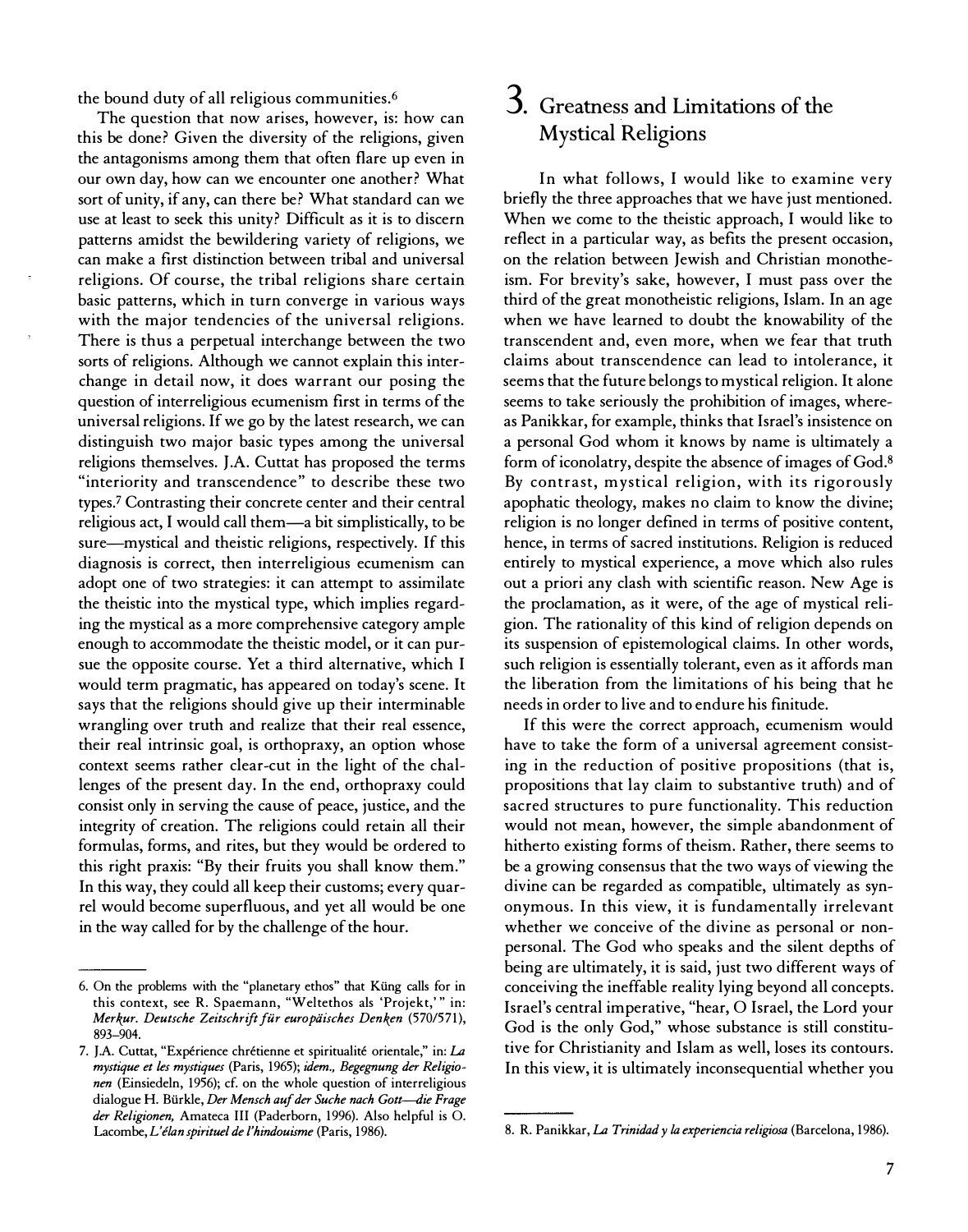submit to the God who speaks or sink into the silent depths of being. The worship demanded by Israel's God and the emptying of consciousness in self-forgetful acceptance of dissolution in infinity can be regarded basically as variants of one and the same attitude vis-avis the infinite.

We seem, then, to have hit upon the most satisfactory solution to our problem. On the one hand, the religions can continue to exist in their present form. On the other hand, they acknowledge the relativity of all outward forms. They realize that they share a common quest for the depth of being as well as the means to attain it: an interiority in which man transcends himself to touch the ineffable, whence he returns to everyday life, consoled and strengthened.

There is no doubt that certain features of this approach can help to deepen the theistic religions. After all, mysticism and even apophatic theology have never been entirely absent from the theistic approach.9 The theistic religions have always taught that in the end everything we say about the ineffable is only a distant reflection of it, and that it is always more dissimilar than similar to what we can imagine and conceive.<sup>10</sup> In this respect, adoration is always linked to interiority and interiority to self-transcendence.

Nevertheless, there can be no identification of the two approaches nor can they be finally reduced to the mystical way. For such a reduction means that the world of the senses drops out of our relation to the divine. It therefore becomes impossible to speak of creation. The cosmos, no longer understood as creation, has nothing to do with God. The same is necessarily true of history. God no longer reaches into the world, which becomes in the strict sense god-less, empty of God. Religion loses its power to form a communion of mind and will, becoming instead a matter of individual therapy, as it were. Salvation is outside the world, and we get no guidance for our action in it beyond whatever strength we may acquire from regularly withdrawing into the spiritual dimension. But this dimension as such has no definable message for us. We are therefore left to our own devices when we engage in worldly activity.

Contemporary endeavors to revise ethics in fact readi-

ly assume some such conception, and even moral theology has begun to come to terms with this presupposition. The result, however, is that ethics remains something we construct. Ethos loses its binding character and obeys, more or less reluctantly, our interests. Perhaps this point shows most clearly that the theistic model, while indeed having more in common with the mystical than one might initially suppose, is nonetheless irreducible to it. For the acknowledgment of God's will is an essential component of faith in the one God. The worship of God is not simply an absorption, but restores to us our very selves; it lays claim on us in the midst of everyday life, demanding all the powers of our intelligence, our sensibility, and our will. Important as the apophatic element may be, faith in God cannot do without truth, which must have a specifiable content.

## 4. The Pragmatic Model

Is it not the case, then, that the pragmatic model, which we mentioned just now, is a solution that measures up equally to the challenges of the modern world and to the realities of the religions? It does not take much to see that this is a false inference. To be sure, commitment to peace, justice, and the integrity of creation is of supreme importance, and there is no doubt that religion ought to offer a major stimulus to this commitment. However, the religions possess no a priori knowledge of what serves peace here and now; of how to build social justice within and among states; of how best to preserve the integrity of creation and to cultivate it responsibly in the name of the Creator. These matters have to be worked out in detail by reason, a process which always includes free debate among diverse opinions and respect for different approaches. Whenever a religiously motivated moralism sidesteps this often irreducible pluralism, declaring one way to be the only right one, then religion is perverted into an ideological dictatorship, whose totalitarian passion does not build peace, but destroys it. Man makes God the servant of his own aims, thereby degrading God and himself. J.A. Cuttat had these very wise words to say about this a good forty years ago: "To strive to make humanity better and happier by uniting all religions is one thing. To implore with burning hearts the union of all men in love of the same God is another. And the first is perhaps the subtlest temptation the devil has devised to bring the second to ruin."<sup>11</sup> Needless to say, this refusal to transform religion into a political moralism does not

<sup>9.</sup> Cf. L. Bouyer, Mysterion: Du mystère à la mystique (Paris, 1986).

<sup>10.</sup> This is how the fourth Lateran Council (1217) expresses it: "quia inter creatorem et creaturam non potest similitudo notari, quin inter eos maior sit dissimilitudo notanda" [because it is impossible to recognize only likeness between the Creator and the creature without having to recognize an even greater unlikeness between them] (DS 806).

<sup>11.</sup> J.A. Cuttat, Begegnung der Religionen, 84.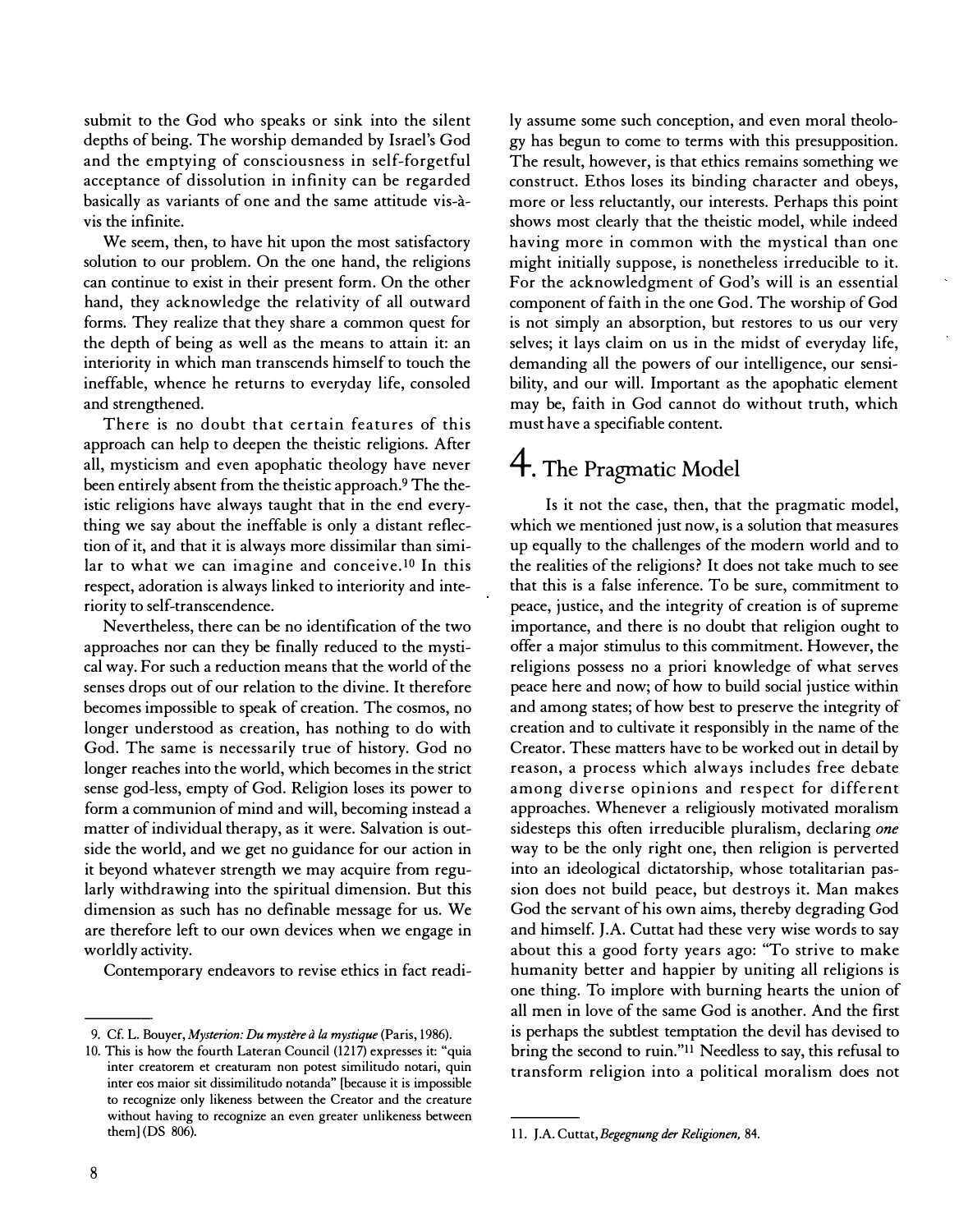

change the fact that education for peace, justice, and the integrity of creation is among the essential tasks of the Christian faith and of every religion-or that the dictum "by their fruits ye shall know them" can rightly be applied to their performance of it.

## 5. Judaism and Christianity

Let us return to the theistic approach and to its prospects in the "council of religions." As we know, theism appears historically in three major forms: Judaism, Christianity, and Islam. We must therefore explore the possibility of reconciling the three great monotheisms before we attempt to bring them into dialogue with the mystical approach. As I have already indicated, I will limit myself here to the first split within the monotheistic world, the division between Judaism and Christianity. To deal with this division is also fundamental for the relation of both religions to Islam. Needless to say, I can do no more than attempt a very modest sketch regarding this far-ranging topic. I would like to propose two ideas.

The average observer would probably regard the following statement as obvious: the Hebrew Bible, the "Old Testament," unites Jews and Christians, whereas faith in Jesus Christ as the Son of God and Redeemer divides them. It is not difficult to see, however, that this kind of division between what unites and what divides is super-

Pope Benedict XVI receives a shofar (ceremonial ram's horn) from members of the Jewish community during his visit to the Cologne synagogue.

ficial. For the primal fact is that through Christ Israel's Bible came to the non-Jews and became their Bible. It is no empty theological rhetoric when the Letter to the Ephesians says that Christ has

breached the wall between the Jews and the other religions of the world and made them one. Rather, it is an empirical datum, even though the empirical does not capture all that is contained in the theological statement. For through the encounter with Jesus of Nazareth the God of Israel became the God of the Gentiles. Through him, in fact, the promise that the nations would pray to the God of Israel as the one God, that the "mountain of the Lord" would be exalted above all other mountains, has been fulfilled. Even if Israel cannot join Christians in seeing Jesus as the Son of God, it is not altogether impossible for Israel to recognize him as the servant of God who brings the light of his God to the nations. The converse is also true: even if Christians wish that Israel might one day recognize Christ as the Son of God and that the fissure that still divides them might thereby be closed, they ought to acknowledge the decree of God, who has obviously entrusted Israel with a distinctive mission in the "time of the Gentiles." The Fathers define this mission in the following way: the Jews must remain as the first proprietors of Holy Scripture with respect to us, in order to establish a testimony to the world.

But what is the tenor of this testimony? This brings us to the second line of reflection that I would like to propose. I think we could say that two things are essential to Israel's faith. The first is the Torah, commitment to God's will, and thus the establishment of his dominion, his kingdom, in this world. The second is the prospect of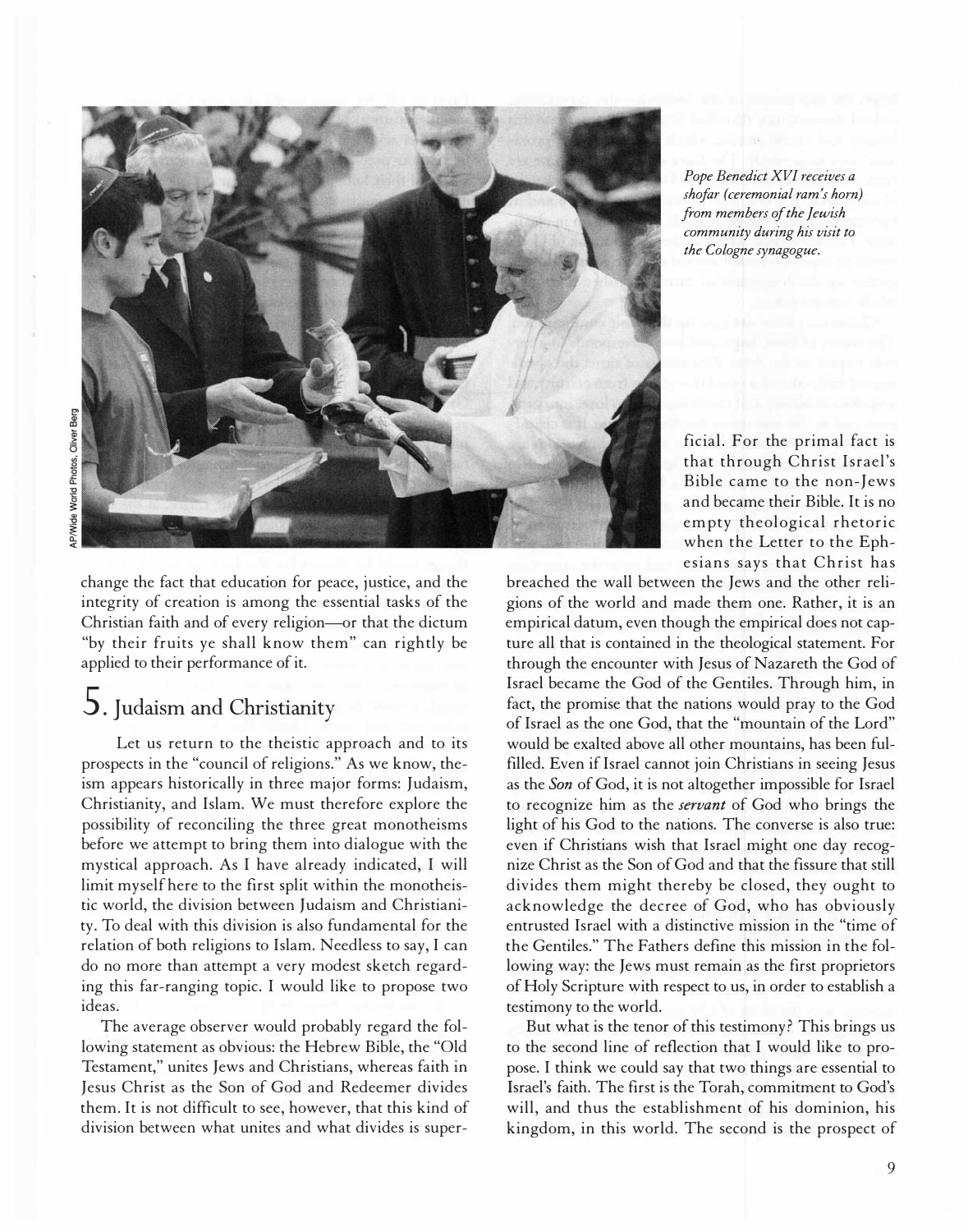hope, the expectation of the Messiah-the expectation, indeed, the certainty, that God himself will enter into this history and create justice, which we can only approximate very imperfectly. The three dimensions of time are thus connected: obedience to God's will bears on an already spoken word that now exists in history and at each new moment has to be made present again in obedience. This obedience, which makes present a bit of God's . justice in time, is oriented toward a future when God will gather up the fragments of time and usher them as a whole into his justice.

Christianity does not give up this basic configuration. The trinity of faith, hope, and love corresponds in a certain respect to the three dimensions of time: the obedience of faith takes the word that comes from eternity and is spoken in history and transforms it into love, into presence, and in this way opens the door to hope. It is characteristic of the Christian faith that all three dimensions are contained and sustained in the figure of Christ, who also introduces them into eternity. In him, time and eternity exist together, and the infinite gulf between God and man is bridged. For Christ is the one who came to us without therefore ceasing to be with the Father; he is present in the believing community, and yet at the same time is still the one who is coming. The Church too awaits the Messiah. She already knows him, yet he has still to reveal his glory. Obedience and promise belong together for the Christian faith, too. For Christians, Christ is the present Sinai, the living Torah that lays its obligations on us, that bindingly commands us, but that in so doing draws us into the broad space of love and its inexhaustible possibilities. In this way, Christ guarantees hope in the God who does not let history sink into a meaningless past, but rather sustains it and brings it to its goal. It likewise follows from this that the figure of Christ simultaneously unites and divides Israel and the Church: it is not in our power to overcome this division, but it keeps us together on the way to what is coming and for this reason must not become an enmity.

### 6. Christian Faith and the Mystical Religions

We come, then, to the question that we have deferred so far. It is a question that concerns in a very concrete way the place of Christianity in the dialogue of the religions: is theistic, dogmatic, and hierarchically organized religion necessarily intolerant? Does faith in a dogmatically formulated truth make the believer incapable of dialogue? Is renunciation of truth a necessary condition of the capacity for peace?

I would like to try to answer this question in two steps.

First of all, we must recall that the Christian faith includes a mystical and apophatic dimension. The new encounter with the Asian religions will be significant for Christians precisely insofar as it reminds them of this aspect of their faith and breaks open any one-sided hardening of the positivity of Christianity. Here we must face an objection: are not the doctrine of the Trinity and faith in the Incarnation so radically positive that they bring God literally within our grasp, indeed, our conceptual grasp? Does not the mystery of God get caught in fixed forms and in a historically datable figure?

At this point it would behoove us to recall the controversy between Gregory of Nyssa and Eunomius. Eunomius, in fact, asserted that, because of revelation, God could be fully grasped in concepts. By contrast, Gregory interprets Trinitarian theology and Christology as mystical theology, as an invitation to an infinite path into the always infinitely greater God.I2 As a matter of fact, Trinitarian theology is apophatic, for it cancels the simple concept of person derived from human experience and, while affirming the divine Logos, at the same time preserves the greater silence from which the Logos comes and to which the Logos refers us. Analogous things could be shown for the Incarnation. Yes, God becomes altogether concrete, he becomes something we can lay hold of in history. He comes bodily to men. But this very God who has become tangible is wholly mysterious. His self-chosen humiliation, his "kenosis," is a new form, as it were, of the cloud of mystery in which he hides and at the same time shows himself.I3 For what paradox could be greater than the very fact that God is vulnerable and can be killed? The Word that the incarnate and crucified Christ  $i\bar{s}$  always immeasurably transcends all human words. Consequently, God's kenosis is itself the place where the religions can come into contact without arrogant claims to domination. The Platonic Socrates underscores the connection between truth and defenselessness, truth and poverty, especially in the Apology and the Crito. Socrates is credible because in taking the part of "the god" he gets neither rank nor possession, but, on the contrary, is thrust into poverty and, finally, into the role of the accused.14

<sup>12.</sup> Cf. most recently F. Dünzl, Braut und Bräutigam: Die Auslegung des Canticum durch Gregor von Nyssa (Tiibingen, 1993); L. Bouyer, Mysterion, 225ff.; still important today is H.U. von Balthasai''s Présence et pensée: Essai sur la Philosophie Religieuse de Grégoire de Nysse (Paris, 1942).

<sup>13.</sup> Cf. B. Stubenrauch, Dialogisches Dogma: Der christliche Auftrag zur interreligiösen Begegnung (Freiburg, 1995), especially 84-96.

<sup>14.</sup> Cf., for example, *Apologia* 31 c: "And indeed I believe that I can produce a sufficient witness to the fact that I speak the truth, and that is my poverty"; Crito 48 c-d.